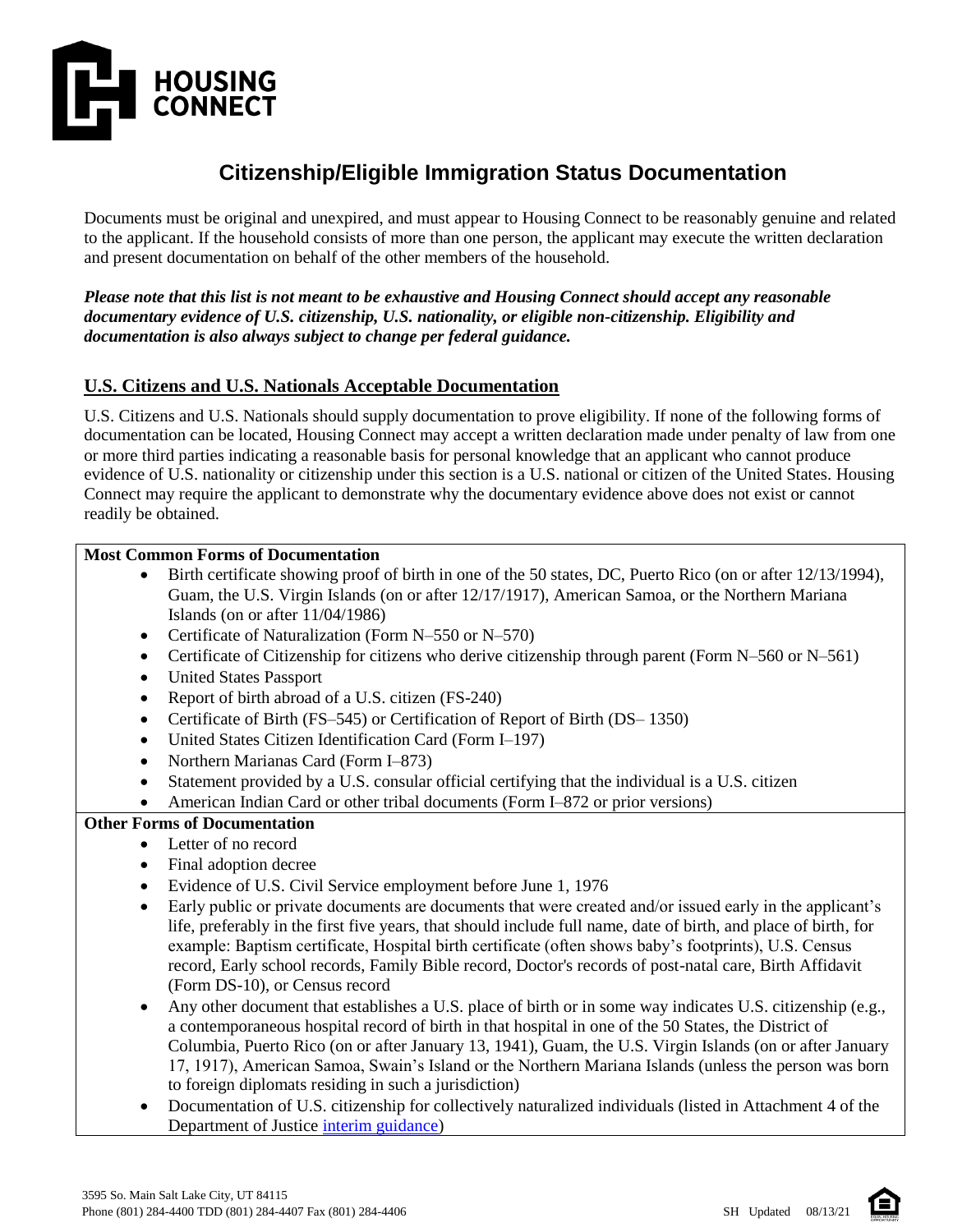

## **Eligible Non-Citizens Acceptable Documentation**

Eligible non-citizens should supply documentation that lists one or more of the following:

- Alien Number
- SEVIS Identifier
- I-94 Number
- Passport number
- Naturalization/Citizenship Number
- Receipt/Card Number
- Visa Number

After receiving the appropriate documentation, the Housing Specialist will verify an eligible non-citizen's status (unless eligible as a battered non-citizen) through the Systematic Alien Verification for Entitlements (SAVE) database. For more information, see: [SAVE Guide to Commonly Used Immigration Documents](https://save.uscis.gov/web/media/resourcesContents/SAVEGuideCommonlyusedImmigrationDocs.pdf)

#### **Most Common Forms of Documentation for Eligible Non-Citizens**

**Permanent residents:** Form I-551 (Alien Registration Receipt Card, commonly known as a green card) or unexpired temporary I-551 stamp in foreign passport or on Form I-94, or Form I-327

**Asylees:** Form I-94 that says "Section 208" or "Asylum," Form I–766 (Employment Authorization Document) annotated "A5," grant letter from the Asylum Office of INS, or order of an immigration judge granting asylum, or Form I-668B (Employment Authorization Card) marked " 274a. 12(a)(5)"

**Refugees:** Form I-94 that says "Admitted as a Refugee Pursuant to Section 207," Form I-668B (Employment Authorization Card) marked 274a. 12(a)(3)," Form I–766 (Employment Authorization Document) annotated "A3," or Form I–571 (Refugee Travel Document)

**Parolees:** Form I-94 (Arrival-Departure Record) with stamp showing admission for at least one year that says "Paroled Pursuant to Section 221 (d)(5) of the USCIS"

**Non-Citizen Whose Deportation or Removal Was Withheld:** Form I-94 that says " "Section 243(h)" or "Deportation stayed by Attorney General, Form I–688B (Employment Authorization Card) annotated "274a.12(a)(10)," Form I–766 (Employment Authorization Document) annotated "A10," or order from an immigration judge showing deportation withheld under § 243(h) of the INA as in effect prior to April 1, 1997, or removal withheld under § 241(b)(3) of the INA

**Cuban/Haitian Entrant:** Form I–551 (Alien Registration Receipt Card, commonly known as a "green card") with code CU6/CU7/CH6, Unexpired temporary I–551 stamp in foreign passport or on Form I–94 with code CU6/CU7, or Form I–94 with stamp showing parole as "Cuba/Haitian Entrant" under Section 212(d)(5) of the INA

**Iraqi and Afghan special immigrants:** Iraqi passport with an immigrant visa stamp noting that the individual has been admitted under IV (Immigrant Visa) Category SQ1, SQ2, or SQ3 and DHS stamp or notation on passport or I-94 showing date of entry; or DHS Form I-551 ("green card") showing Iraqi nationality (or Iraqi passport), with an IV (immigrant visa) code of SQ6, SQ7, or SQ9; or Afghan passport with an immigrant visa stamp noting the individual has been admitted under IV (Immigrant Visa) Category SQ1, SQ2, SQ3, SI1, SI2, or SI3; or DHS Form I-551 ("green card") showing Afghan nationality (or Afghan passport), with an IV (immigrant visa) code of SQ6, SQ7, SQ9, SI6, SI17, or S19

**Victims of trafficking:** Form I-914, for T-1 Nonimmigrant visa followed by written confirmation that application is "bona fide"

**Victims of domestic violence:** An immigrant who, or whose child or parent, has been battered or subjected to extreme cruelty in the United State by a U.S. citizen or lawful permanent resident spouse or parent can be considered a qualified alien. The immigrant can be considered a qualified alien when it is determined that there is substantial connection between the battery, abuse or cruelty and the need for benefits. In lieu of or in addition to eligible noncitizen registration, they must provide an approved or pending prima facie petition under one of the following categories:

 A Form I-130 petition filed by their spouse, or in the case of a child, by the parent or in the case of an unmarried adult son or daughter of a lawful permanent resident (LPR), by the parent.